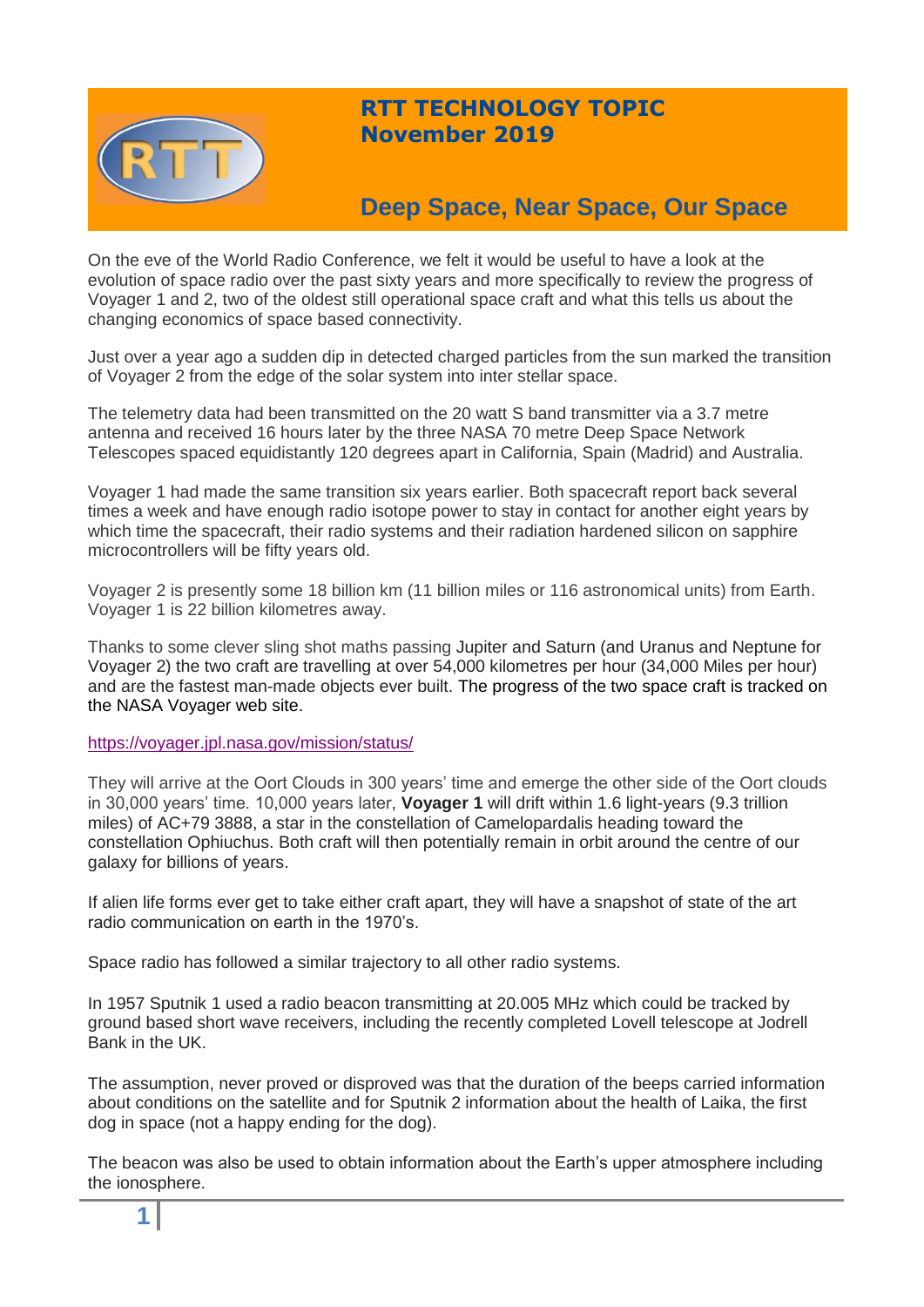The early US satellites carried beacons that transmitted on 108 MHz and then 136 MHz which became known as 'the space band' and then 378 MHz.

In the 1960's NASA spacecraft started using S band then X band.(Voyager 1 and 2 have S band and X band transceivers with Ka band added in from the turn of the century.

Unified S band (2.025 to 2.3 GHz) was used for the Apollo lunar missions. This was based on a Universal Serial Bus standard established in 1965 supporting simultaneous voice, telemetry and television which is how we received the iconic footage from the Apollo 11 mission fifty years ago.

The standard implemented slow scan TV modulated on to the carrier with telemetry data phase modulated on to the sub carriers. The standard also supported accurate ranging.

From the early 90's onwards, the Deep Space Network has been supplemented by the Near Earth Network, a development from the Spacecraft Tracking and Data Acquisition Network (STADAN) established in 1961, also originally known as the Ground Network.

These are smaller dishes than the DSN (typically 10 or 12 metres) but there are more of them and they are more widely distributed (Singapore, Malaysia, Antarctica, the US, New Mexico, South Africa, Sweden, Chile, Alaska, Australia and Hawaii) and provide telemetry and telecommand, tracking data and communications for satellites in low earth orbit, medium earth orbit, geosynchronous orbit, highly elliptical orbits and lunar orbits.

The advent of high count LEO constellations requires a massive increase in the number of dishes looking up at the sky. The FCC filings from Amazon for Project Kuiper cite the need for 'millions of earth stations' though this includes earth stations in motion (ESIMS) and compact flat panel and conformal arrays mimicking the function of dishes but with additional pointing flexibility.

This has created tension between existing satellite operators and the NEW SATS with the potential desensitisation of earth ground stations from new LEO satellites looking directly downwards being a contemporary concern.

New market entrants argue that it is simple to switch off transmissions when directly overhead or achieve sufficiently high protection ratios from angular separation. Similar coexistence considerations apply to downward looking MEO satellites flying through earth station to GSO sight paths.

However if angular separation is generally accepted as an effective and efficient way of providing adequate protection ratios in shared satellite spectrum then it automatically follows that terrestrial and satellite can also co share particularly given present improvements being achieved in beam forming and the active nulling of unwanted signal energy.

This opens up opportunities for satellites to provide service access in 3GPP FR1 and FR2 bands and vice versa for terrestrial to provide services in existing satellite bands. Where spectrum allocations are immediately adjacent, there are useful opportunities to widen existing pass bands, for example by combining existing satellite spectrum with present Band 1 allocations. Conversely the FR2 N258 band overlap with near earth network K band spectrum presents potentially interesting technical and commercial opportunities.

For 5G, this implies significant potential gains in spectral efficiency and geographic coverage. For satellite operators, the benefits include scale and increased income from existing and future space assets.

In an after dinner speech earlier this year Buzz Aldrin talked about the lack of progress in the fifty years since the moon landing in July 1969.